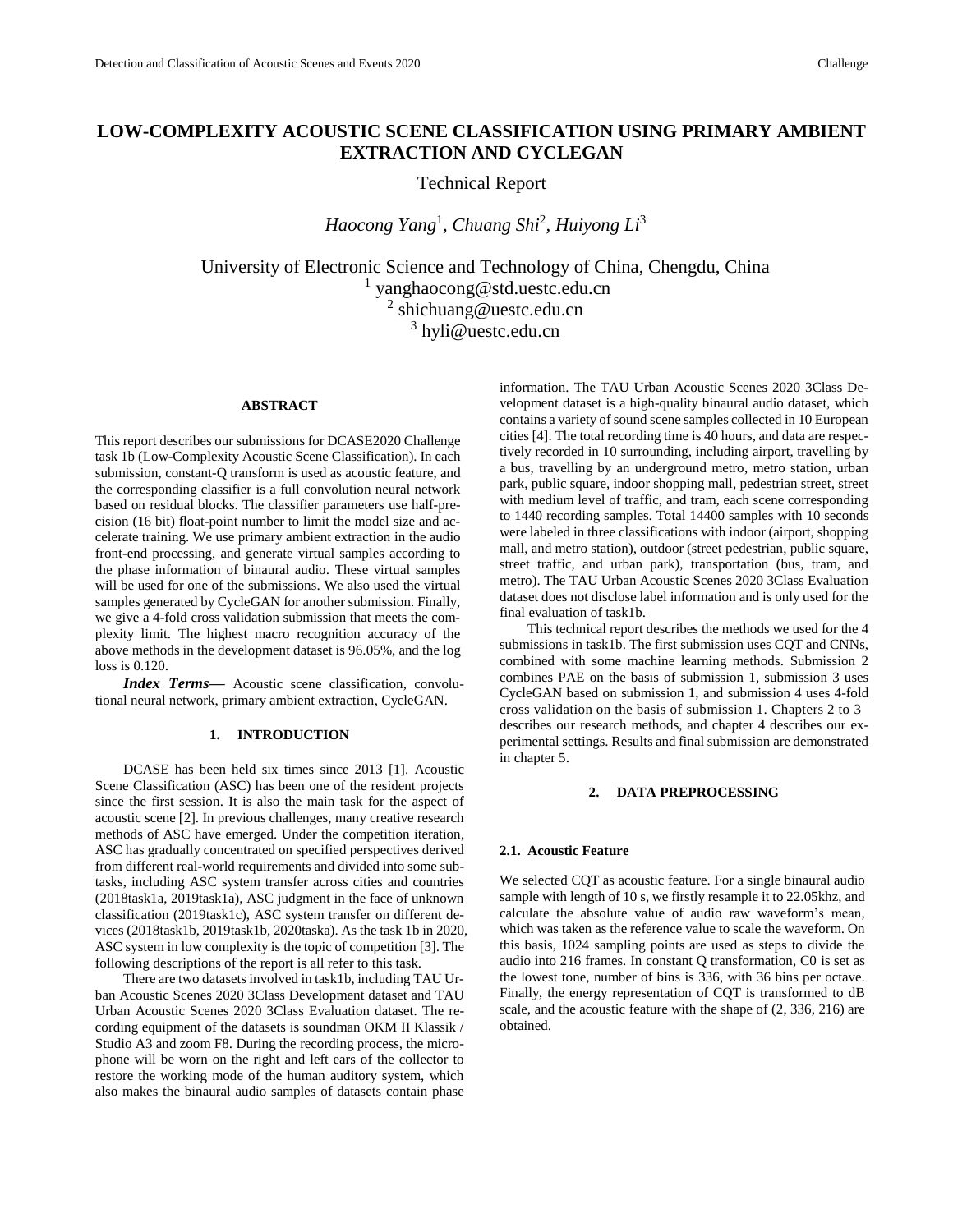Table 1: The structure of proposed classifier. Where ch denote number of channels, ksize denote size of filter, and psize denote pooling size. N=36 in submission 1-3, and N=22 in submission 4.

| <b>Stage</b>        | <b>Settings</b>                                       |  |  |
|---------------------|-------------------------------------------------------|--|--|
| Input               | Input $2\times336\times216$                           |  |  |
|                     | Conv2d (ksize=5, pading=2, stride=2, ch= $N$ )        |  |  |
|                     | BatchNorm2d (ch= N)                                   |  |  |
|                     | $ReLU$ (ch= $N$ )                                     |  |  |
| Transfor-<br>mation | ResidualBlock (ksize1=3, ksize2=1, ch= $N$ )          |  |  |
|                     | $MaxPooling$ (psize=2)                                |  |  |
|                     | ResidualBlock (ksize1=3, ksize2=1, ch= $N$ )          |  |  |
|                     | $MaxPooling$ (psize=2)                                |  |  |
|                     | ResidualBlock (ksize1=3, ksize2=1, ch= $N$ )          |  |  |
|                     | $MaxPooling$ (psize=2)                                |  |  |
|                     | ResidualBlock (ksize1=1, ksize2=1, ch= $N\times2$ )   |  |  |
|                     | ResidualBlock (ksize1=1, ksize2=1, ch= $N\times2$ )   |  |  |
|                     | ResidualBlock (ksize1=1, ksize2=1, ch= $N \times 2$ ) |  |  |
| Output              | Conv2d (ksize=1, padding=2, stride=2, ch=3)           |  |  |
|                     | BatchNorm2d (ch=3)                                    |  |  |
|                     | $GlobalAveragePooling2d$ (ch=3)                       |  |  |
|                     | Output 3-way SoftMax                                  |  |  |

#### **2.2. Primary Ambient Extraction**

The original purpose of the primary ambient extraction is to solve the problem of device mismatch when the channel format audio signal is played back [5]. Based on the simplified signal model, the primary ambient extraction algorithm constructs a mathematical underdetermined problem, and then uses the sparsity constraints of the primary components to determine the unique solution. When processing stereo recording, the algorithm will divide it into four channels, which are the left primary component and ambient component, and the right primary component and ambient component. The decomposition results ensure the maximum correlation between the left and right primary components, the maximum sparsity of the primary components in the whole time-frequency domain, and the energy balance of the left and right ambient components. We restructure the audio samples and generate virtual audios with PAE, the detail of PAE can be found in He's paper [6].

In 2019 task1a submission, we used PAE to extract new four channel features and integrate them into our classification system [7]. Although the complexity of the feature is higher, and we have not adjusted the training parameters for the feature, the final result is still improved. This makes us believe that there are still some exploitable parts of stereo audio phase information in ASC. Therefore, we continue to use PAE in this year's competition, and try to improve the defects in the previous methods, finding a more efficient way of utilization.

Table 2: The structure of generator in CycleGAN.

| <b>Settings</b>                                              |  |  |
|--------------------------------------------------------------|--|--|
| Input $2\times336\times216$                                  |  |  |
| Conv2d (ksize=7, padding=2, stride=1, ch=64)                 |  |  |
| BatchNorm2d (ch=64)                                          |  |  |
| $ReLU$ (ch=64)                                               |  |  |
| Conv2d (ksize=3, padding=1, stride=2, ch=128)                |  |  |
| BatchNorm2d (ch=128)                                         |  |  |
| $ReLU$ (ch= $128$ )                                          |  |  |
| Conv2d (ksize=3, padding=1, stride=2, ch=256)                |  |  |
| BatchNorm2d (ch=256)                                         |  |  |
| $ReLU$ (ch=256)                                              |  |  |
| ResidualBlock (ksize1=3, ksize2=3, ch=256)                   |  |  |
| ResidualBlock (ksize1=3, ksize2=3, ch=256)                   |  |  |
| ResidualBlock (ksize1=3, ksize2=3, ch=256)                   |  |  |
| ConvTranspose2d (ksize=3, padding=1, stride=2,<br>$ch = 128$ |  |  |
| BatchNorm2d (ch=128)                                         |  |  |
| $ReLU$ (ch=64)                                               |  |  |
| ConvTranspose2d (ksize=3, padding=1, stride=2,<br>$ch = 64$  |  |  |
| BatchNorm2d (ch=64)                                          |  |  |
| $ReLU$ (ch=64)                                               |  |  |
| Conv2d (k_size=7, padding=3, stride=1, ch=2)                 |  |  |
| $Tanh(ch=2)$                                                 |  |  |
|                                                              |  |  |
|                                                              |  |  |

# **2.3. CycleGAN**

In task 1b, due to the limitation of model complexity, optimization for a specific classifier should be considered. For this reason, we use GAN to generate more virtual samples form confusing classification data of current classifier. GAN includes generator and discriminator. Generator is responsible for imitating the real samples and hide generated samples into the real dataset, while discriminator is trying to separate the fake samples from the real dataset. After the game between this two, the forgery technology of generator is more and more powerful, and the identification technology of discriminator is also improved. Until discriminator can no longer tell whether the data is real or fake, the confrontation process reaches a dynamic balance [8]. CycleGAN consists of two symmetrical GANs, forming a ring network. Two GANs share two generators and each has a discriminator, so there are two discriminators and two generators [9]. CycleGAN can generate more useful samples without labeled data.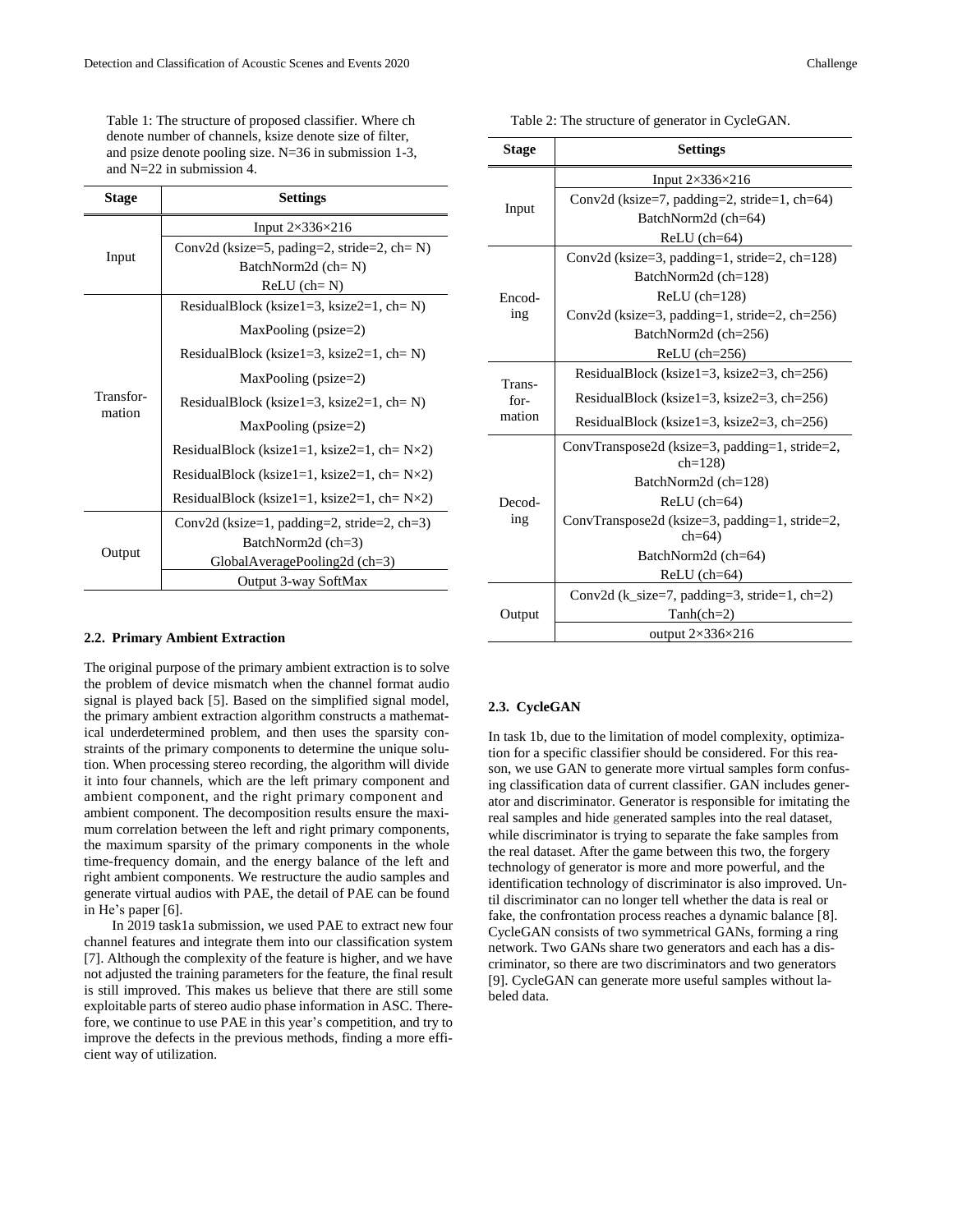

Figure 1: Reconstruction samples by PAE

#### **2.4. Mixup**

Mixup method is a form of neighborhood risk minimization [10]. It makes a higher sampling rate near the target optimization point of feature hyperplane, and the final optimized location will more likely close to the best. It sums two randomly selected features with a weight to generate new a virtual feature, and the corresponding labels of the two features are similarly operated. This process is expressed as:

$$
\tilde{x} = x_i + (1 - \lambda)x_j
$$
\n
$$
\tilde{y} = y_i + (1 - \lambda)y_j
$$
\n(1)

 $x_i$  and  $x_j$  are two randomly selected features;  $y_i$  and  $y_j$  are corresponding loss functions. The random variable *λ* follows the beta distribution *Be*(*α*,*α*).

# **3. STRUCTURE**

Convolutional neural network reduces the complexity of the network model through three strategies: local receptive field, weight sharing and down sampling [11]. It has excellent advantages in translation, rotation and scaling since its distortion variance. Therefore, it is widely used in image classification, target recognition, speech recognition and other fields.

The structure of our classifier is a full convolution neural network. As shown in the table 1. Its main part consists of residual block [12], including an input stage, six residual block and an output stage. The output of the first three residual blocks use  $2\times 2$  maxpooling to reduce the complexity of features. In the output stage, result of global average pooling and softmax is directly used before output.

The structure of generator in CycleGAN is shown in table 2, the number of residual blocks in the transformation stage is set to 3. For discriminator, we use the same structure provided in the original paper [9].



Figure 2: The use strategy of the CycleGAN, taking the street pedestrian as an example.

# **4. EXPERIMENT SETTING**

In the local experiment of submitting 1-3, we randomly divided 15% data from the training dataset of fold1 as the validation dataset. In submission 4, we further limited the scale of a single model to conduct 4-fold cross validation, ensuring a submission with no over fitting on data distribution. In the final submission stage, our training data changed to the whole development dataset, and other configurations continue to follow the local experiment.

As for the parameter usage, all submissions have used Mixup, where the hyper-parameter alpha is set to 0.2. In submission 2, we used PAE to reconstruct the audio samples, and the specific process is shown in Figure 1. In the third submission, we selected a part of data that would cause high confusion by analysing the confusion matrix of submission 1. Based on two sets of data, we trained CycleGAN to obtain reasonable samples, and qualified samples will join our training data. The specific strategy of the CycleGAN is shown in Figure 2. The data format used in the whole training process is half-precision (16 bit) float-point number. Because of the scaling of the waveform in the preprocessing stage, the dB expression of signal is converted, so that we can avoid numerical problems and accelerate the convergence. Adaptive moment estimation (Adam) algorithm was used as the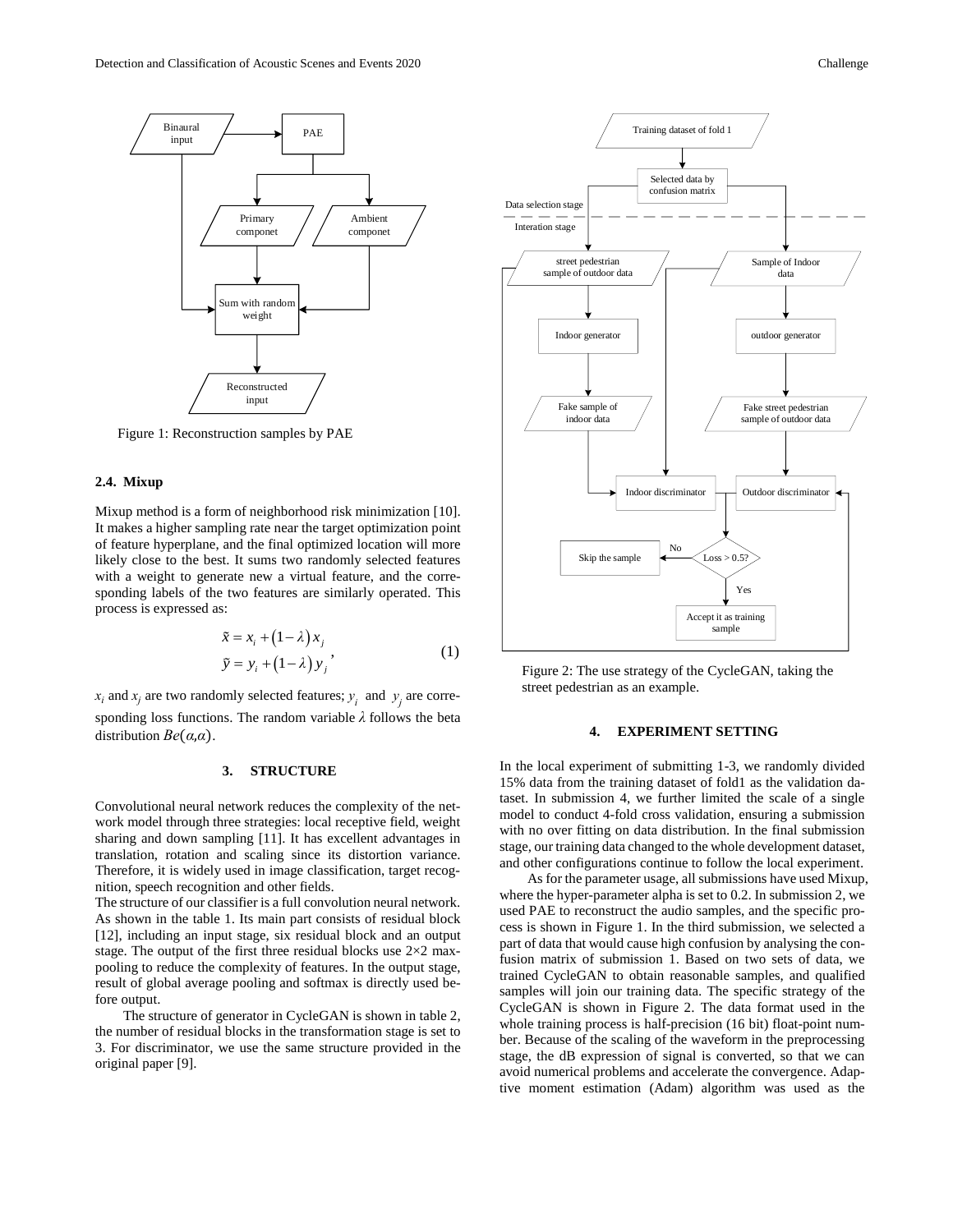optimizer, whose learning rate, betas, eps are set to 0.001, (0.9, 0.999), and 0.001, respectively. In the last 15 epochs, the learning rate was set to minimum half-precision float-point positive value, so that the result is closer to the optimal goal.

# **5. RESULTS AND SUBMISSIONS**

#### **5.1. Results on development dataset**

The results of the four methods are shown in Table 3, in which the results of system 1-3 use the average score of four times training. System 1 is the result of applying CQT directly to CNNs. System 2 is the result of using PAE. System 3 is the result of using CycleGAN, and system 4 is the result of 4-fold cross validation.

In system 2, after the real recording audio is separated based on PAE signal model, the energy distribution of the component is obviously different from the original sample. We think it will count against the classifier to learn the statistical law. Therefore, we combine a small weight of PAE generated component with the original sample, and use the correlation between component and the original sample to disturb the original sample, further improving the variety of data. In times of local experiment, system 2's score is superior to that of system 1 in both mean and variance.

In system 3. Thanks to the recording location and environment information attached to the dataset in addition to labels, we can further narrow the search scope for confusing data. It provides great convenience for CycleGAN to establish symmetric datasets.

Because our experiments are all carried out under the Pytorch framework, the complexity of the model is calculated without using the script provided by challenge committee. In system 1-3, we limited the parameters within 120000 (calculated through the API of Pytorch), and used half-precision float-point numbers to ensure that the complexity of the models within the restriction.

Submission 4 is an attempt to detect the over fitting level on data distribution. The total number of parameters exceeds 125000, but the size of the four sub models still does not exceed 500K (pytorch models stored in .pkl format) after using half-precision float-point numbers.

Table 3: Result of local experiments.

| <b>Sys</b> | Total      | Model            | Macro-average | Log   |
|------------|------------|------------------|---------------|-------|
| ID         | parameters | size             | accuracy (%)  | loss  |
|            | 119382     | 258 kB           | 94.92         | 0.237 |
|            | 119382     | 258 kB           | 95.86         | 0.200 |
| 3          | 119382     | 258 kB           | 96.05         | 0.187 |
|            | 45.546×4   | $112kB \times 4$ | 91.95         | 0.305 |

### **5.2. Submission**

For final submission, the training data changed to the whole development dataset, and other configurations still to follow the local experiment., they are submitted as:

- 1. **Yang\_UESTC\_task1b\_1:** This submission is the result of applying CQT directly to CNNs, with 15% of data used as validation dataset (abbreviation: CNNs).
- 2. **Yang\_UESTC\_task1b\_2:** This submission is the result of applying PAE based on submission 1, with 15%

of data used as validation dataset (abbreviation: CNNs\_PAE).

- 3. **Yang\_UESTC\_task1b\_3:** This submission is the result of applying CycleGAN based on submission 1, with 15% of data used as validation dataset (abbreviation: CNNs\_Cyc).
- 4. **Yang\_UESTC\_task1b\_4:** This submission is the result of applying 4-fold cross validation based on submission 1, with 15% of data used as validation dataset (abbreviation: CNNs\_4CV).

# **6. CONCLUSION**

In this paper, because of complexity restriction of task1b, we pay attention on data preprocessing. We used PAE and CycleGAN to conduct data augmentation, and also detected the over fitting level on data distribution. The result of local experiment demonstrate that those methods can further improve the performance of classifier. In addition, because the half-precision float-point parameters are used in the model of submission 1-3, the size of the model can be further increased to enhance the performance. However, considering the compatibility problems of the half-precision floatpoint parameters in some situations, we still choose the numbers of parameters as the primary complexity restriction. The best method's Macro-average accuracy in development dataset is 96.05%, and the log loss is 0.120.

#### **7. REFERENCES**

- [1] D. Stowell, D. Giannoulis, E. Benetos, M. Lagrange, and M.D. Plumbley, "Detection and classification of acoustic scenes and events," *IEEE Transactions on Multimedia*, vol. 17, no. 10, pp. 1733–1746, 2015.
- [2] A. Mesaros, T. Heittola, and T. Virtanen, "Acoustic scene classification: an overview of DCASE 2017 challenge entries," in *International Workshop on Acoustic Signal Enhancement (IWAENC)*, Tokyo, Japan, 2018.
- [3] Toni Heittola, Annamaria Mesaros, and Tuomas Virtanen, "Acoustic scene classification in dcase 2020 challenge: generalization across devices and low complexity solutions," in proceedings of the *Detection and Classification of Acoustic Scenes and Events 2020 Workshop* (*DCASE2020*). 2020. Submitted.
- [4] A. Mesaros, T. Heittola, and T. Virtanen, "A multi-device dataset for urban acoustic scene classification," in *the 2018 IEEE AASP Challenge on Detection and Classification of Acoustic Scenes and Events*, 2018.
- [5] L. Chen, C. Shi, and H. Li "Primary ambient extraction for random sign Hilbert filtering decorrelation," in *the International Congress on Acoustics*, Aachen, Germany, 2019.
- [6] J. He, *Spatial audio reproduction with primary ambient extraction*, Singapore: Springer Publishing Company, 2016.
- [7] H. Yang, C. Shi, and H. Li "Acoustic scene classification using CNN ensembles and primary ambient extraction," in *the*  2019 *IEEE AASP Detection and Classification of Acoustic Scenes and Events*, 2019.
- [8] I. J. Goodfellow, J. Pouget-Abadie, M. Mirza, B. Xu, D. Warde-Farley, S. Ozair, A. Courville, Y. Bengio, "Generative Adversarial Networks," in arXiv:1406.2661, 2014.